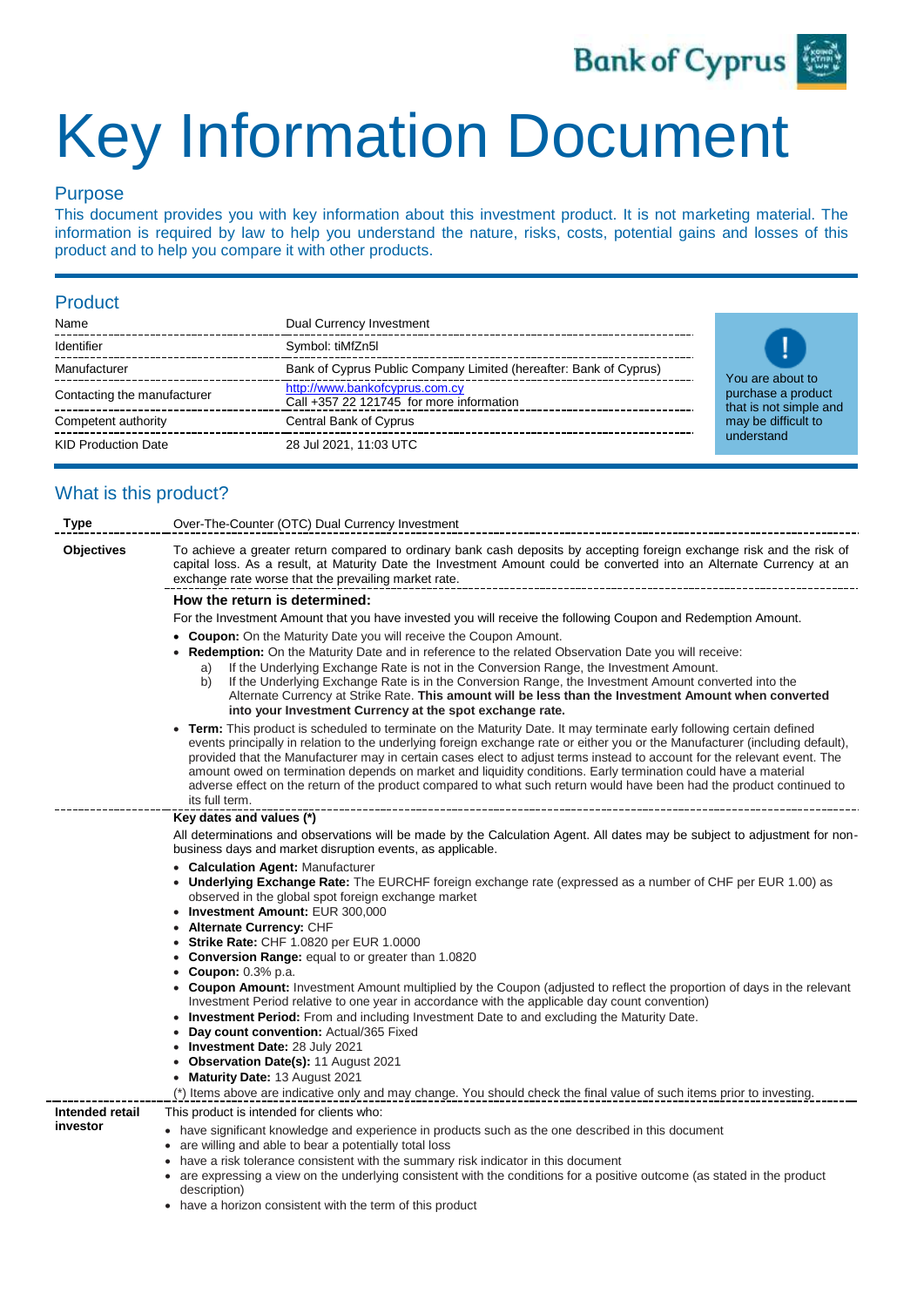

#### What are the risks and what could I get in return? Summary Risk Indicator

Lower Risk **Higher Risk** Higher Risk

The risk indicator assumes you keep the product until 13 August 2021. The actual risk can vary significantly if you cash in at an early stage and you may get back less. You may not be able to cash in early. You may have to pay significant extra costs to cash in early.

The summary risk indicator is a guide to the level of risk of this product compared to other products. It shows how likely it is that the product will lose money because of movements in the markets or because Bank of Cyprus is not able to pay you. We have classified this product as 5 out of 7, which is a medium-high risk class. This classification takes into consideration two elements: 1) the market risk - that rates the potential losses from future performance at level; and 2) the credit risk which estimates that poor market conditions could impact the capacity of Bank of Cyprus to pay you. This product does not include any protection from future market performance so you could lose some or all of your investment. If Bank of Cyprus is not able to pay you what is owed, you could lose your entire investment.

#### Performance Scenarios

| Investment EUR 10,000 |                                     |                                        |
|-----------------------|-------------------------------------|----------------------------------------|
| <b>Scenarios</b>      |                                     | 2.3 weeks (Recommended holding period) |
| Stress scenario       | What you might get back after costs | EUR 9.622                              |
|                       | Average return each year            | $-3.78%$                               |
| Unfavourable scenario | What you might get back after costs | EUR 9.902                              |
|                       | Average return each year            | $-0.98\%$                              |
| Moderate scenario     | What you might get back after costs | EUR 10.001                             |
|                       | Average return each year            | $0.01\%$                               |
| Favourable scenario   | What you might get back after costs | EUR 10,001                             |
|                       | Average return each year            | 0.01%                                  |

This table shows the money you could get back over the next 2.3 weeks, under different scenarios, assuming that you invest EUR 10,000. The scenarios shown illustrate how your product could perform. You can compare them with the scenarios of other products. The scenarios presented are an estimate of future performance based on evidence from the past on how the value of this investment varies on how the value of this investment varies, and are not an exact indicator. What you get will vary depending on how the market performs and how long you keep the product. The stress scenario shows what you might get back in extreme market circumstances, and it does not take into account the situation where we are not able to pay you. This product cannot be cashed in. This means it is difficult to estimate how much you would get back if you cash in before maturity. You will either be unable to cash in early or you will have to pay high costs or make a large loss if you do so. As the recommended holding period is 1 year or less, performance scenarios have been provided for the recommended holding period only and not for any interim holding periods.

The figures shown include all the costs of the product itself, but may not include all the costs that you pay to your advisor or distributor. The figures do not take into account your personal tax situation, which may also affect how much you get back.

#### What happens if Bank of Cyprus is unable to pay out?

You may, under certain preconditions, be entitled to compensation from the Investor Compensation Fund (the "Fund") for Clients of Banks. Information on the Investor Compensation Funds and the Deposit Guarantee Scheme has been made available to you in the MiFID Pre-Contractual Information Package. If Bank of Cyprus is unable to fulfil its obligations in respect of this product, you may be able to recover some of your investment from the Fund. However, the coverage limit from the Fund only applies to an eligible investor's aggregate claim on Bank of Cyprus irrespective of the number of investment accounts the investor may have with Bank of Cyprus. This means that if you hold two such eligible investments with a total value of EUR 30,000, you will only be covered up to a total amount of EUR 20,000 and will not be covered for the remaining EUR 10,000. For further information, please visit Bank of Cyprus website at [http://bankofcyprus.com.cy/en-gb/retail/the](http://bankofcyprus.com.cy/en-gb/retail/the-bank/mifid/client-terms-and-conditions)[bank/mifid/client-terms-and-conditions/](http://bankofcyprus.com.cy/en-gb/retail/the-bank/mifid/client-terms-and-conditions)

#### What are the Costs?

The Reduction in Yield (RIY) shows what impact the total costs you pay will have on the investment return you might get. The total costs take into account one-off, ongoing and incidental costs.

The amounts shown here are the cumulative costs of the product itself, for the recommended holding period. They include potential early exit penalties. The figures assume you invest EUR 10,000. The figures are estimates and may change in the future.